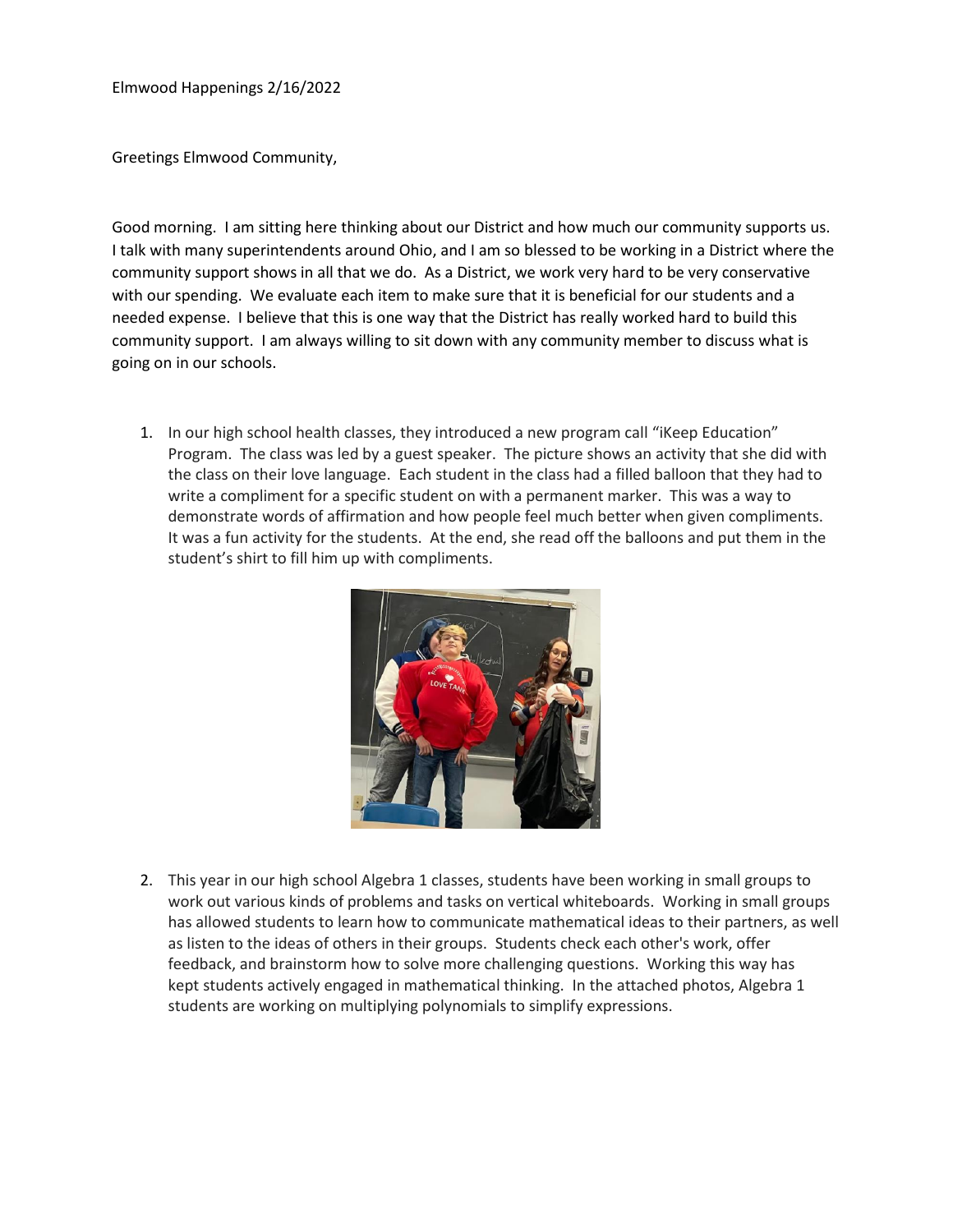

3. In January, Joe Laborie, a 2019 Elmwood graduate, returned to his roots to present to Mr. Gehret's 7th grade Political Science elective on his undertakings at The Ohio State University. His field of study includes Public Policy Analytics. Joe explained why he joined this program at the John Glenn College of Public Affairs and revealed many career options related to this major. Students could relate topics in their unit of "public opinion" with Joe Laborie's presentation. Thank you for your presentation, Joe!



4. On February 10th, the middle school hosted their annual Spelling Bee in the media center.

Those who participated: 5th grade: Lauren Healey, Shipley Morelock 6th grade: Daine Stearns, Lily Good 7th grade: Ethan Johnson, Karsyn Winters 8th grade: Marloe Bennet, Mitchel Oliver

Ethan Johnson won the Spelling Bee and will advance to the Toledo Bee in March. Congratulations to all participants and best of luck to Ethan next month!